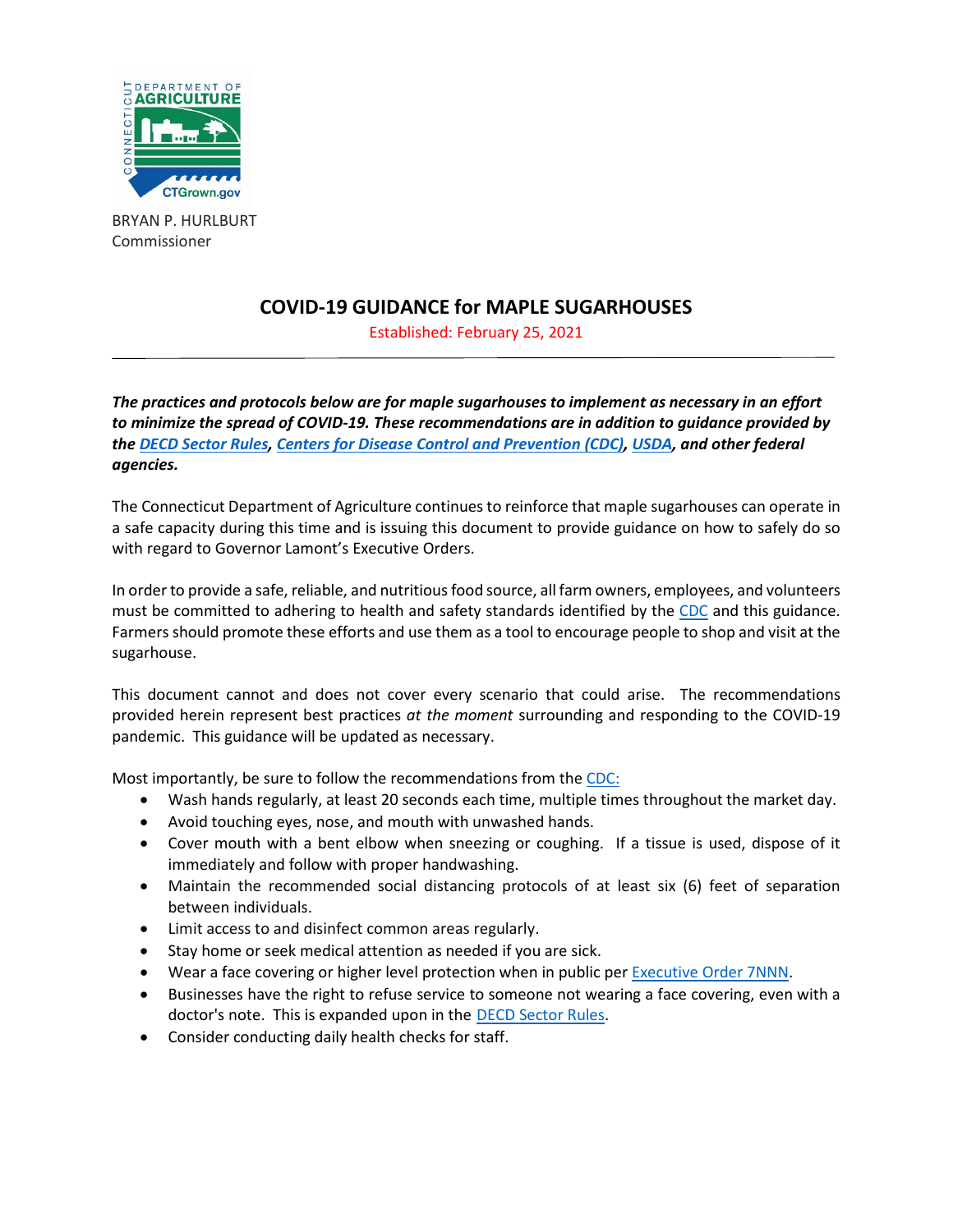[Executive Order 9B](https://portal.ct.gov/-/media/Office-of-the-Governor/Executive-Orders/Lamont-Executive-Orders/Executive-Order-No-9B.pdf) allows for the issuance of fines for any person or business who organizes, hosts, or sponsors a gathering that violates the gathering size restrictions set forth in the [DECD Sector Rules,](https://portal.ct.gov/DECD/Content/Coronavirus-Business-Recovery/Sector-Rules-and-Certification-for-Reopen) **occurrences at a farm which occur within standard business practices shall not be construed as "events" for the purposes of this order. Tickets being sold in an effort to control capacity or appropriately stagger entry to maintain social distancing guidelines are permissible.** 

## **Farm Owners and Employees**

- Provide information to employees related to COVID-19 from the [Centers](https://www.cdc.gov/coronavirus/2019-ncov/index.html) for Disease Control and [Prevention](https://www.cdc.gov/coronavirus/2019-ncov/index.html) (CDC), including:
	- What COVID-19 is and how it is [spread.](https://www.cdc.gov/coronavirus/2019-ncov/prepare/transmission.html)
	- [Preventing](https://www.cdc.gov/coronavirus/2019-ncov/if-you-are-sick/steps-when-sick.html) the spread of COVID-19 if you [are sick.](https://www.cdc.gov/coronavirus/2019-ncov/if-you-are-sick/steps-when-sick.html)
	- [Symptoms](https://www.cdc.gov/coronavirus/2019-ncov/symptoms-testing/symptoms.html) of COVID-19 and when to seek medical [attention.](https://www.cdc.gov/coronavirus/2019-ncov/symptoms-testing/symptoms.html)
- The CDC has released the **[Agricultural Employer Checklist for Creating a COVID-19 Assessment and](https://gcc02.safelinks.protection.outlook.com/?url=https%3A%2F%2Fwww.cdc.gov%2Fcoronavirus%2F2019-ncov%2Fcommunity%2Fpdf%2FAgricultural-Employer-checklist.pdf&data=01%7C01%7CCarole.Briggs%40ct.gov%7Cca23d9f09ab54914201708d80f101a35%7C118b7cfaa3dd48b9b02631ff69bb738b%7C0&sdata=dbQo0elgdip48zCUgWCRqxtBg7c6szxffptad04uras%3D&reserved=0)  [Control Plan](https://gcc02.safelinks.protection.outlook.com/?url=https%3A%2F%2Fwww.cdc.gov%2Fcoronavirus%2F2019-ncov%2Fcommunity%2Fpdf%2FAgricultural-Employer-checklist.pdf&data=01%7C01%7CCarole.Briggs%40ct.gov%7Cca23d9f09ab54914201708d80f101a35%7C118b7cfaa3dd48b9b02631ff69bb738b%7C0&sdata=dbQo0elgdip48zCUgWCRqxtBg7c6szxffptad04uras%3D&reserved=0)**. Agricultural employers can use this checklist to create a COVID-19 assessment and control plan for applying specific preparation, prevention, and management measures to prevent and slow the spread of COVID-19. The checklist is divided into five sections: assessment, control plan, shared housing, transportation, and children.
- Communicate your plan and procedures to protect employees from COVID-19 illness. The Occupational Safety and Health Administration (OSHA) issued Guidance on [Preparing Workplaces](https://www.cisa.gov/sites/default/files/publications/CISA_Guidance_on_the_Essential_Critical_Infrastructure_Workforce_508C.pdf)  [for COVID-19](https://www.cisa.gov/sites/default/files/publications/CISA_Guidance_on_the_Essential_Critical_Infrastructure_Workforce_508C.pdf) that includes information on how a COVID-19 outbreak could affect workplaces and [steps all employers can take](https://www.osha.gov/Publications/OSHA3990.pdf) to reduce workers' risk of exposure to COVID-19.
- Immediately send employees with acute respiratory illness symptoms to medical care as needed.
- Establish procedures to notify local health officials upon learning that someone has a COVID-19 infection. These officials will help employers determine a course of action.
- Stress the importance of not coming to work if employees have a frequent cough, fever, or difficulty breathing.
- If an employee has a sick person at home or has been in contact with someone who has either tested positive for COVID-19 or has symptoms of COVID-19, they should follow the CDC's guidance on [Implementing Safety Practices for Critical Infrastructure Workers Who May Have Had Exposure to a](https://www.cdc.gov/coronavirus/2019-ncov/community/critical-workers/implementing-safety-practices.html)  [Person with Suspected or Confirmed COVID-19.](https://www.cdc.gov/coronavirus/2019-ncov/community/critical-workers/implementing-safety-practices.html)
- **Inform fellow employees of their possible exposure to COVID-19 in the workplace if an employee is** confirmed to have COVID-19. Employers should maintain confidentiality about individual employees' identities.
- Follow CDC and Governor Lamont's **[Executive Order 7NNN](https://portal.ct.gov/-/media/Office-of-the-Governor/Executive-Orders/Lamont-Executive-Orders/Executive-Order-No-7NNN.pdf)** on the use of cloth face coverings. Face coverings should:
	- $\blacksquare$  fit snugly but comfortably against the side of the face
	- **be secured with ties or ear loops**
	- **Example 1** include multiple layers of fabric
	- **allow for breathing without restriction**
	- be able to be laundered and machine dried without damage or change to shape. **NOTE:** The cloth face coverings recommended by CDC are not surgical masks or N-95 respirators. Those are critical supplies that must continue to be reserved for healthcare workers and other medical first responders, as recommended by current CDC guidance.
- Stagger break and lunch times. Provide additional seating to allow employees to take breaks while staying at least six (6) feet apart.
- If possible, stagger work shifts or increase the number of work shifts.
- Disinfect common/high touch areas frequently with a disinfectant from the [EPA-Approved List of](https://www.epa.gov/pesticide-registration/list-n-disinfectants-use-against-sars-cov-2)  [Disinfectants.](https://www.epa.gov/pesticide-registration/list-n-disinfectants-use-against-sars-cov-2)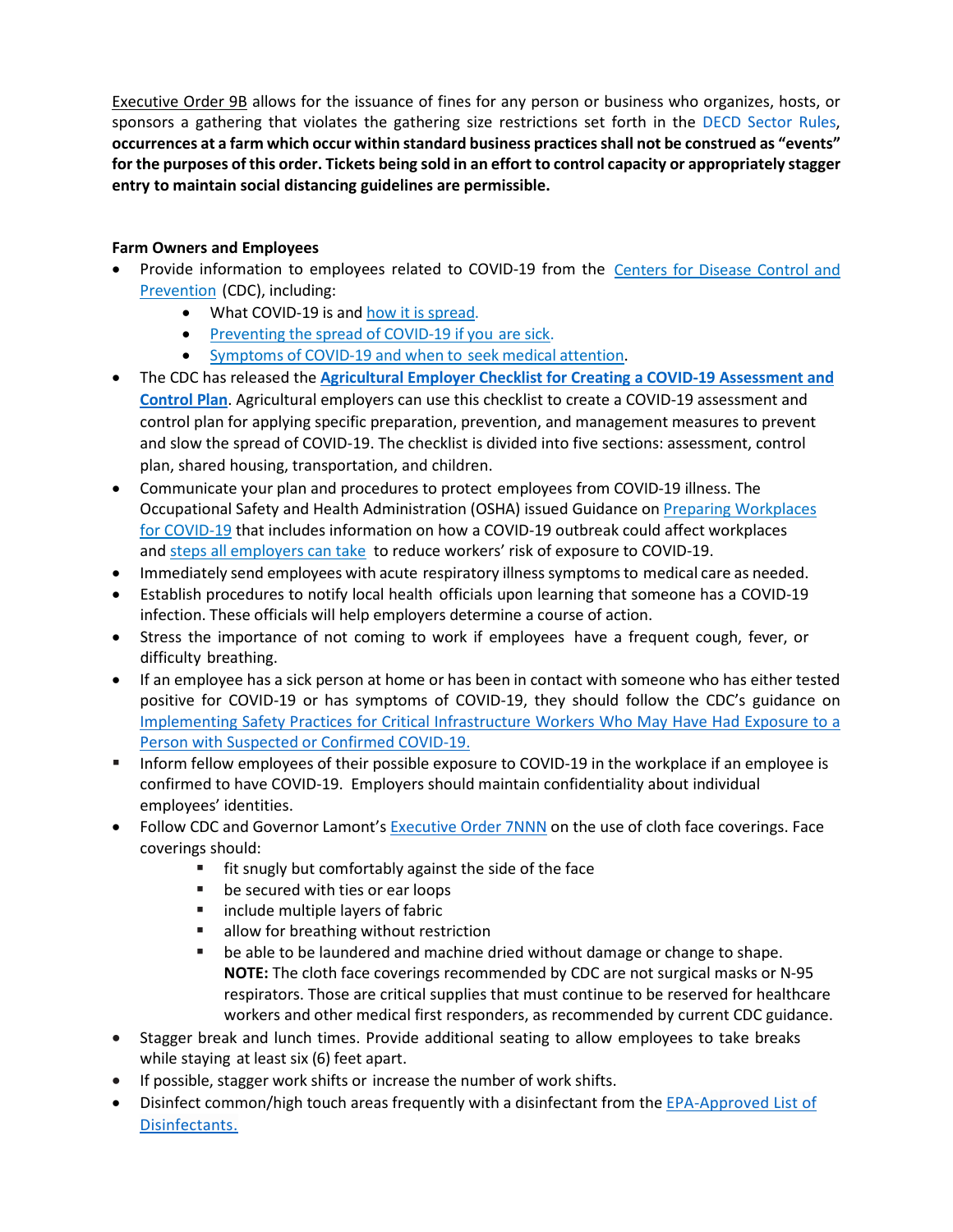- Provide a staff/patron hand washing or hand sanitizer stations with proper signage. Restock hand washing supplies, including soap, paper towels, and/or hand sanitizer, and empty garbage cans frequently.
- For employee transportation consider allowing employees to drive to the area. If farm vehicles are used:
	- o Utilize open-air farm vehicles
	- o Limit the number of people per vehicle as much as possible
	- o Provide hand sanitizer on the vehicle
	- o Sanitize handrails and surfaces between trips
	- o Owners/operators should maximize opportunities to place farmworkers residing together in the same vehicles for transportation and in the same cohorts to limit exposure.
- Connect with your insurer to understand your insurance limits, etc. to help determine to what extent the maple sugarhouse can be open to the public.
- Consider developing online tours and online ordering platforms to limit the number of customers/visitors in the maple sugarhouse. A list of options to create an online ordering platform can be found on ou[r COVID-19 Resources for Farmers.](https://portal.ct.gov/DOAG/Commissioner/Commissioner/COVID-19-Resources-for-Farmers)
- Additional information can be found in the [COVID-19 Food Safety Guidance](https://portal.ct.gov/DOAG/Commissioner/Commissioner/COVID-19-Resources-for-Farmers#Food%20Safety)

### **Inside the Sugarhouse/Farm Store**

- Be mindful of how many people can fit in the sugarhouse while implementing the social distancing requirements. You will likely need to limit the number of customers within the sugarhouse at one time per [DECD Sector Rules.](https://portal.ct.gov/DECD/Content/Coronavirus-Business-Recovery/Sector-Rules-and-Certification-for-Reopen)
- Per [Executive Order 7NNN](https://portal.ct.gov/-/media/Office-of-the-Governor/Executive-Orders/Lamont-Executive-Orders/Executive-Order-No-7NNN.pdf), cloth face coverings are required in public.
- Do not allow pets.
- Use non-porous plastic tables that can be easily disinfected whenever possible. Do not use tablecloths.
- Eliminate samples, children play areas, and picnic/eating areas.
- Install plexiglass shields to separate employees from customers at checkout lines where practical.
- Have employees to handle product and separate/additional employees to handle money, reminding them to wash their hands per the CDC recommendations or use hand sanitizer after every transaction
- Prevent customers from congregating, including at the checkout area, by posting signage to reminding customers of the six (6) foot social distancing requirements. Here's a poster, in [English and Spanish,](https://portal.ct.gov/DOAG/Commissioner/Commissioner/COVID-19-Resources-for-Farmers) from the CDC for posting around the market and take a look at [DECD's](https://portal.ct.gov/DECD/Content/Coronavirus-Business-Recovery/COVID-19-Signage-for-Download)  [signage options](https://portal.ct.gov/DECD/Content/Coronavirus-Business-Recovery/COVID-19-Signage-for-Download) as well. You can also utilize floor markers, cones, etc. Signage produced for farmers' market may also be utilized in your farm store and can be found on the [COVID-](https://portal.ct.gov/DOAG/Commissioner/Commissioner/COVID-19-Resources-for-Farmers)[19 Resources for Farmers.](https://portal.ct.gov/DOAG/Commissioner/Commissioner/COVID-19-Resources-for-Farmers)
- If you have two doors, designate one as an entrance only and one to be an exit only.
- If you're able to implement a one-way flow of traffic throughout the sugarhouse, do so. Be sure to clearly communicate this through floor markers and eye-level signage.
- Wipe down the EBT/credit card terminal with an approved disinfectant [\(EPA-Approved List of](https://www.epa.gov/pesticide-registration/list-n-disinfectants-use-against-sars-cov-2)  [Disinfectants\)](https://www.epa.gov/pesticide-registration/list-n-disinfectants-use-against-sars-cov-2) after each use and/or provide single-use Q Tips for button pushing and easy disposal. (use of credit card/EBT is highly recommended instead of cash transactions)
- Pens: consider getting inexpensive pens and letting the customer keep them or sanitize between uses.
- If you don't take credit card, consider using [Venmo](https://venmo.com/?gclsrc=aw.ds&) or [PayPal](https://www.paypal.com/us/home) as a form of payment to limit the amount of tender exchanged.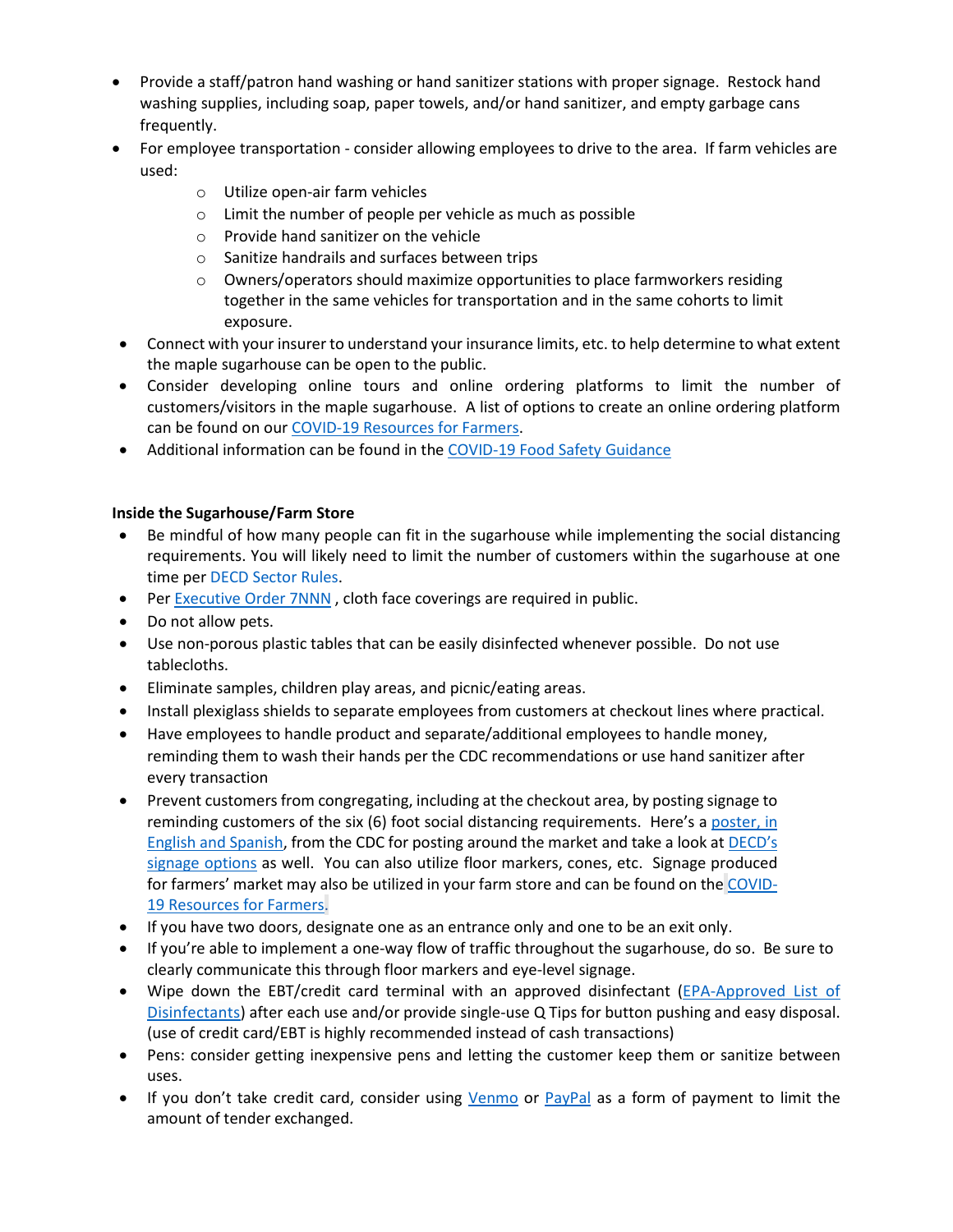- Plastic Bags: Remind customers the \$.10 plastic bag fee waiver is no longer in effect and any plastic bags used, other than plastic bags used to contain loose produce, must be charged the fee.
- Encourage customers to come during off-peak hours.
- Encourage customers to limit the number of family members shopping, ideally to the primary shopper only.
- Put a sample of the product(s) available for purchase out on display and hand purchased items to customers from behind a counter/plexiglass area as they make a purchase.
- Post signage to remind patrons that maple syrup and other food purchased should be taken home to be consumed.

#### **Managing Sugarhouse Tours**

- Consider offering tour sign ups by time slot and identify the maximum group size through [SignUpGenius](https://www.signupgenius.com/) or another online system.
- Require that groups waiting to come in for their allotted tour time must remain in their vehicle until their allotted time.
- Take a name and phone number for one person in each tour group should contact tracing be necessary.
- Require hand sanitizing prior to entering the sugarhouse in addition to masks per Executive Order [7NNN.](https://portal.ct.gov/-/media/Office-of-the-Governor/Executive-Orders/Lamont-Executive-Orders/Executive-Order-No-7NNN.pdf)
- If possible, have a one-way flow of traffic in/out of the sugarhouse.
- Do not allow tour guests to touch tools or other implements used in maple syrup/sugar production.
- Do not provide samples.
- Use non-porous plastic tables that can be easily disinfected whenever possible. Do not use tablecloths.
- Procedures for frequent hand washing, changing gloves, and disinfecting surfaces, should be established with appropriate signage wherever required.
- Create an online tour of your sugarhouse (and link it to an online ordering system!)

#### **Outreach**

- Put information on websites, social media, and hang signage around the sugarhouse to explain any changes, delivery options (if available), or extra precautions taken to limit exposure to COVID-19.
- In any marketing/promotional messaging, communicate changes to sugarhouse tours and farm store shopping. Remind guests to wear face masks or face coverings when they visit.
- Promote/advertise that there will be additional precautions in place to ensure the safest experience for everyone.
- Farm owners should communicate to their guests that they should not come to the sugarhouse if they are displaying symptoms of COVID-19, or have come in contact with someone who has.
- Share that you will be requiring all guests to maintain a 6-foot social distancing amongst themselves.
- Emphasize that you do not allow any pets on the farm.

For additional guidance for the agricultural industry, please visit the Connecticut Department of Agriculture's page, [Resources for Farmers During COVID-19.](https://portal.ct.gov/DOAG/Commissioner/Commissioner/COVID-19-Resources-for-Farmers)

If you have a farm stand *open* and you'd like to be listed o[n CTGrownMap.com,](https://guide.ctnofa.org/) please complete thi[s online](https://docs.google.com/forms/d/e/1FAIpQLSeCam6Vwsl6nCEezSfjRaAr8_PrkXicqOh-k_AIZeB350C3Pw/viewform)  [form.](https://docs.google.com/forms/d/e/1FAIpQLSeCam6Vwsl6nCEezSfjRaAr8_PrkXicqOh-k_AIZeB350C3Pw/viewform)